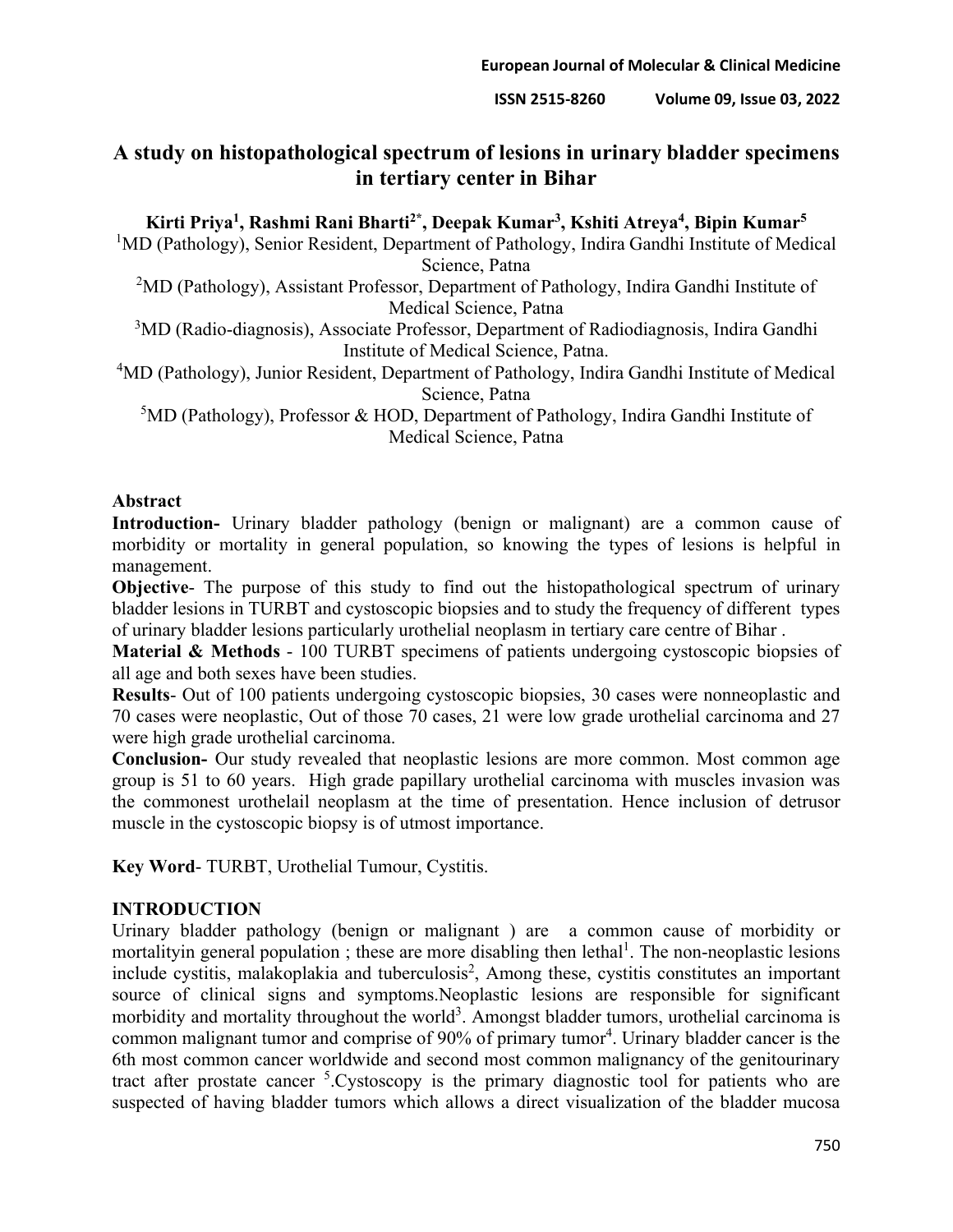and biopsies of suspected lesions<sup>6</sup>. Physical examination, cystoscopic evaluation and histopathological analysis of biopsy material are mainstay of contemporary bladder cancer diagnosis and treatment<sup>7</sup>.

#### **MATERIAL AND METHOD:**

This study was a retrospective analysis of biopsies of urinary bladder approved by the ethical committee of Indira Gandhi Institute of Medical Sciences, Patna. The study was carried out in the department of pathology, I.G.I.M.S, in collaboration with the Urology department, I.G.I.M.S. It included 100 patients with urinary bladder lesions diagnosed on biopsy who attended the hospital. The study period was from March 2018 to March 2021. Data were collected from pathology archival. Clinical and Cystoscopic findings of all cases were collected. The material for the study comprise of biopsy from transurethral resection of bladder tumor (TURBT), bladder biopsy. All the TURBT biopsies received in the Department of Pathology, I.G.I.M.S., Patna were included in this study and autolysed specimen &Inadequate biopsy were excluded. Inadequate bladder biopsy was defined as that biopsy which could not be interpreted by pathologists due to an inadequate tissue content or poor preservation $8$ .

The entire specimen was fixed in 10% formalin. The entire specimen was subjected to standard paraffin embedding and hematoxylin and eosin staining. The specimen was examined entirely and the detailed histomorphological examination was done. In specimen revealing neoplastic pathology, at least 20 fields were examined and grading was done. Then bladder tumors were studied according to WHO/ISOP (2016) classification. Light microscopy techniques were used for diagnosis. Special stains and immuno-histochemistry were applied whenever required.

Statistical analysis was performed using statistical package for social science (SPSS) software, version 21 and frequency & percentage were used as descriptive statistics for categorical & ordinal variables

### **RESULTS**

Out of 100 cases 30 were non-neoplastic lesions and 70 were neoplastic lesions. Among the nonneoplastic lesions, Cystitis is the most common lesions(50 %) . Out of fifteen cases of cystitis, one was hemorrhagic cystitis, four were suppurative cystitis, seven were chronic cystitis (most common), two were eosinophilic cystitis and one was polypoidal cystitis (Table- 2). Twelve cases were metaplastic lesions which included six cases were cystits glandularis, five were cystitis cystic and one was squamous metaplasia (Table- 3). Other non specific inflammation included one trauma case and necrotizing lesion with fibrous is one.

Among the neoplastic lesions (70 cases), most common were Papillary Urothelial neoplasm (sixty cases, i.e85 % )with 3 case of squamous cell carcinoma, one case of poorly differentiated carcinoma, two case of Adenocarcinoma, one case of mesenchymal tumors, one case of embryonal rhabdomyosarcoma andthree cases of transitional cell carcinoma with squamous differentiation (Fig-7).

Among urothelial neoplasm, most common were High grade papillary urothelial carcinoma invading muscle (forty six percent,  $n= 28/60$ ) (Fig-6)and papillary low grade urothelial carcinoma invading lamina propria (Thirty six percent , n= 22/60) (Fig-5). Muscle invasion was most common with high grade carcinoma.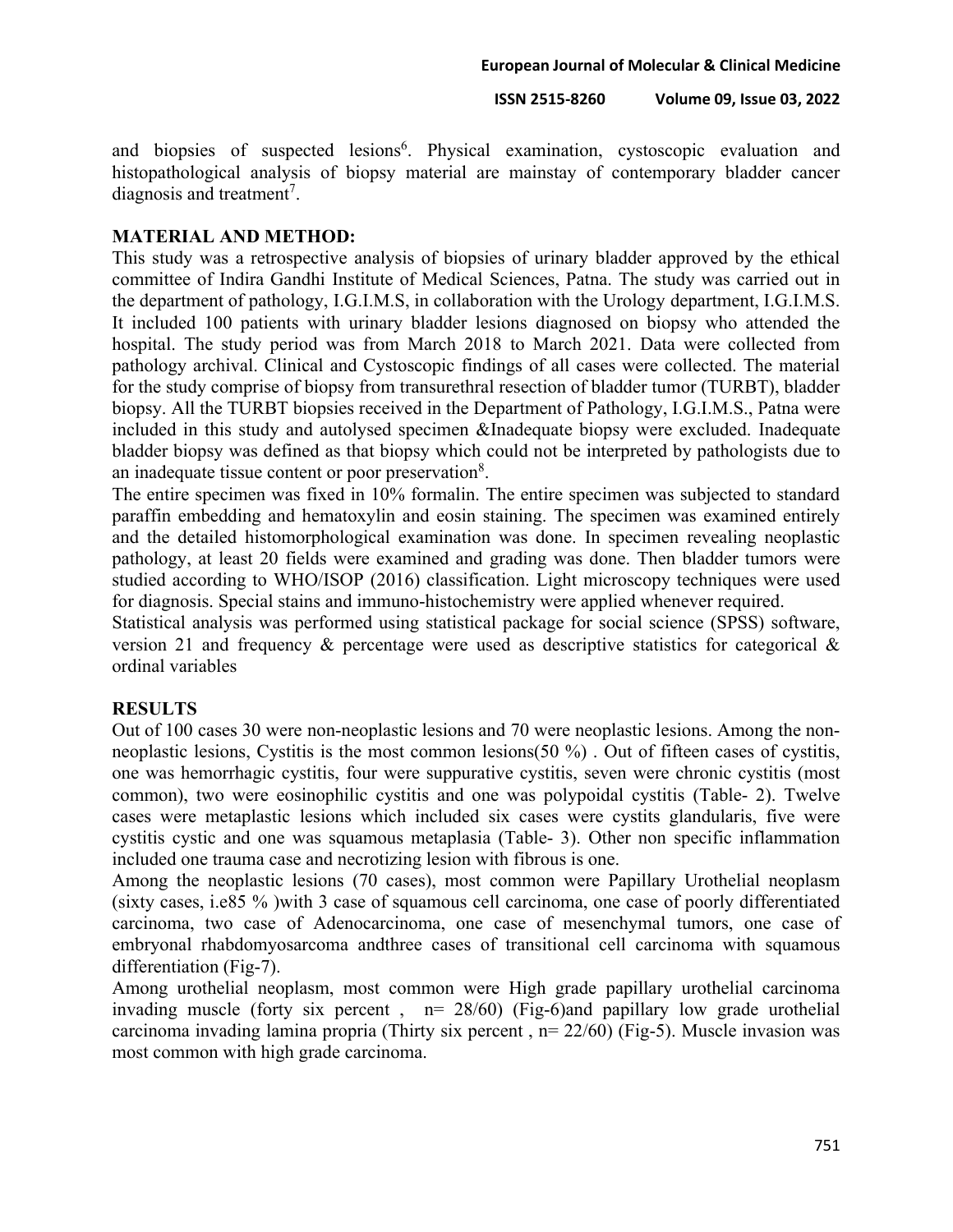| Age Group (yrs) | <b>Sex</b>   |                | <b>Total</b>   |
|-----------------|--------------|----------------|----------------|
|                 | Male         | Female         |                |
| $0 - 10$        | 1            | 0              | 1              |
| $11 - 20$       | 1            | 1              | $\overline{2}$ |
| $21 - 30$       | $\mathbf{2}$ | 0              | $\overline{2}$ |
| $31 - 40$       | 3            | $\overline{2}$ | 5              |
| $41 - 50$       | 10           | 6              | 16             |
| 51-60           | 13           | 9              | 22             |
| 61-70           | 25           | 11             | 36             |
| 71-80           | 9            | 6              | 15             |
| 81-90           | 1            | 0              | 1              |

| <b>Cystitis</b>                  | Number (15) | Percentage            |
|----------------------------------|-------------|-----------------------|
|                                  |             |                       |
| <b>Hemorhagic Cystitis</b>       |             | 6.7 % (n= $1/15$ )    |
| <b>Suppurative Cystitis</b>      | 4           | 26.6 % ( $n = 4/15$ ) |
| <b>Chronic Cystitis</b>          | 7           | 46.7 % ( $n = 7/15$ ) |
| <b>Eosinophilic Cystitis</b>     | 2           | 13.3 % ( $n = 2/15$ ) |
| <b>Polypoidal Cystitis</b>       |             | 6.7 % ( $n = 1/15$ )  |
| <b>Table-2 Types of Cystitis</b> |             |                       |

| <b>Metaplastic Lesions</b>                                     | Number(13) | Percentage            |  |
|----------------------------------------------------------------|------------|-----------------------|--|
| <b>Cystitis glandularis</b>                                    | 6          | 46.2 % ( $n = 6/13$ ) |  |
| <b>Cystitis cystic</b>                                         | 5          | 38.4 % ( $n = 5/13$ ) |  |
| Squamous metaplasia                                            | 2          | 15.4 % ( $n = 2/13$ ) |  |
| <b>Table-3 Types of Metaplastic Lesions of Urinary bladder</b> |            |                       |  |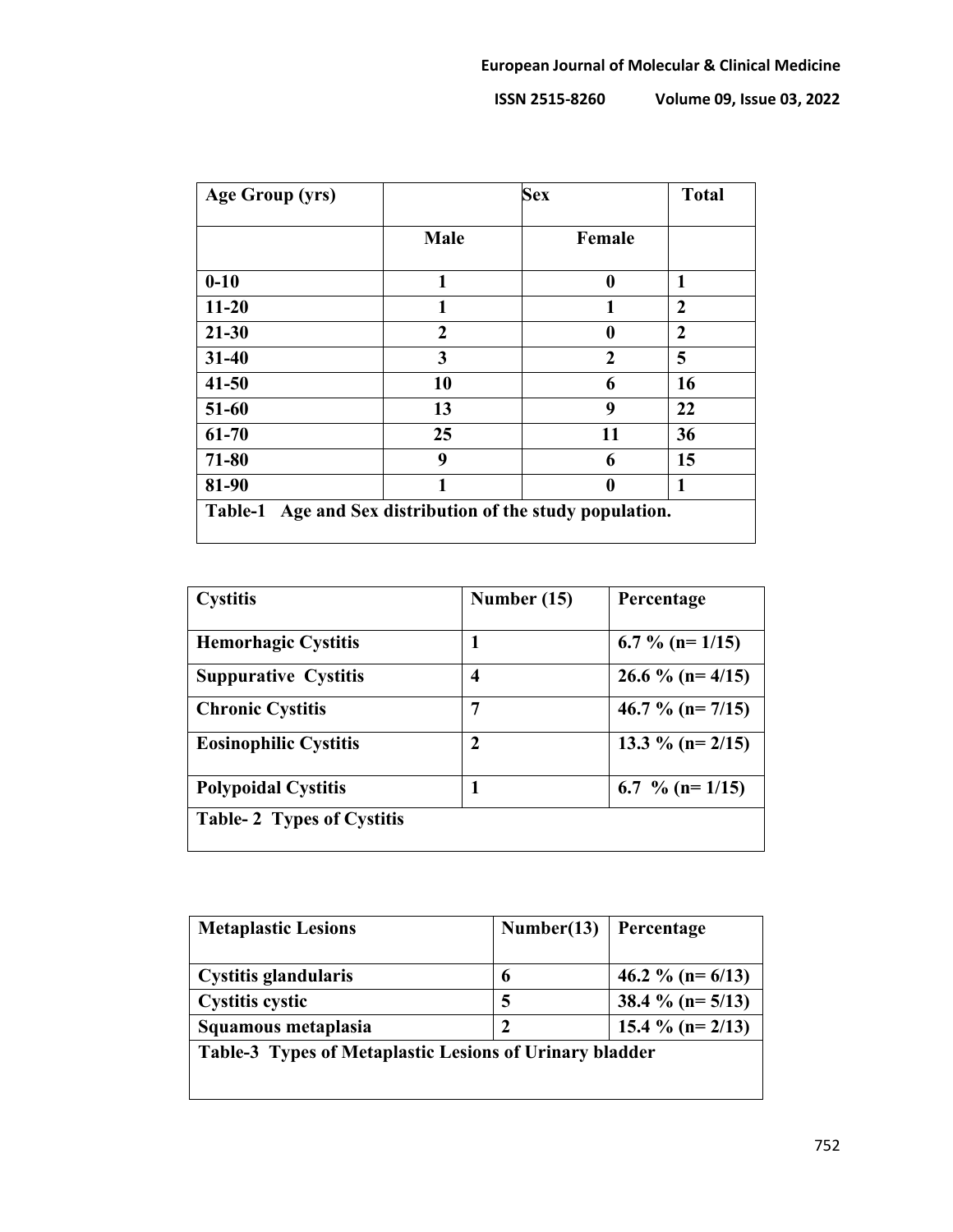| <b>Nonspecific Inflammation</b>         | Number(2) |
|-----------------------------------------|-----------|
| <b>Trauma</b>                           |           |
| <b>Fistula</b>                          | O         |
| <b>Diverticulum</b>                     |           |
| <b>Necrotizing lesion with Fibrosis</b> |           |
| <b>Table-4 Nonspecific Inflammation</b> |           |

|                                                              | Number(70)  | Percentage                          |  |
|--------------------------------------------------------------|-------------|-------------------------------------|--|
| <b>Squamous Cell Carcinoma</b>                               | 3           | 4.2 % ( $n = 3/70$ )                |  |
| <b>Poorly differentiated Carcinoma</b>                       |             | 1.5 % (n= $1/70$ )                  |  |
| Adenocarcinoma                                               | $\mathbf 2$ | 2.9 % ( $n = 2/70$ )                |  |
| <b>Mesenchymal Tumour</b>                                    |             | 1.5 % (n= $1/70$ )                  |  |
| Transitional cell carcinoma with<br>squamous differentiation | 3           | 4.2 % ( $n = 3/70$ )                |  |
| <b>Urothelial Tumour</b>                                     | 60          | $85.7\frac{6}{6}$<br>$(n=$<br>60/70 |  |
| <b>Table-5 Types of Urinary bladder Neoplasm</b>             |             |                                     |  |

|                                           | Number(60) | Percentage           |
|-------------------------------------------|------------|----------------------|
| Urothelial Papilloma                      | 2          | 3.3 % (n= $2/60$ )   |
| <b>Inverted Papilloma</b>                 | 0          | $0\%$                |
| <b>Urothelial Dysplasia</b>               | 4          | 6.7 % (n= $4/60$ )   |
| <b>PUNLMMP</b>                            | 2          | $3.3\%$ (n= 2/60)    |
| Carcinoma in situ                         | 2          | 3.3 % ( $n=2/60$ )   |
| Infiltrative Urothelial carcinoma,        | 22         | 36.7 % ( $n=22/60$ ) |
| low grade, invading lamina propria        |            |                      |
| Infiltrative Urothelial carcinoma,        | 28         | 46.7 % ( $n=28/60$ ) |
| high grade, invading muscle               |            |                      |
| <b>Table-6 Types of Urothelial Tumour</b> |            |                      |
|                                           |            |                      |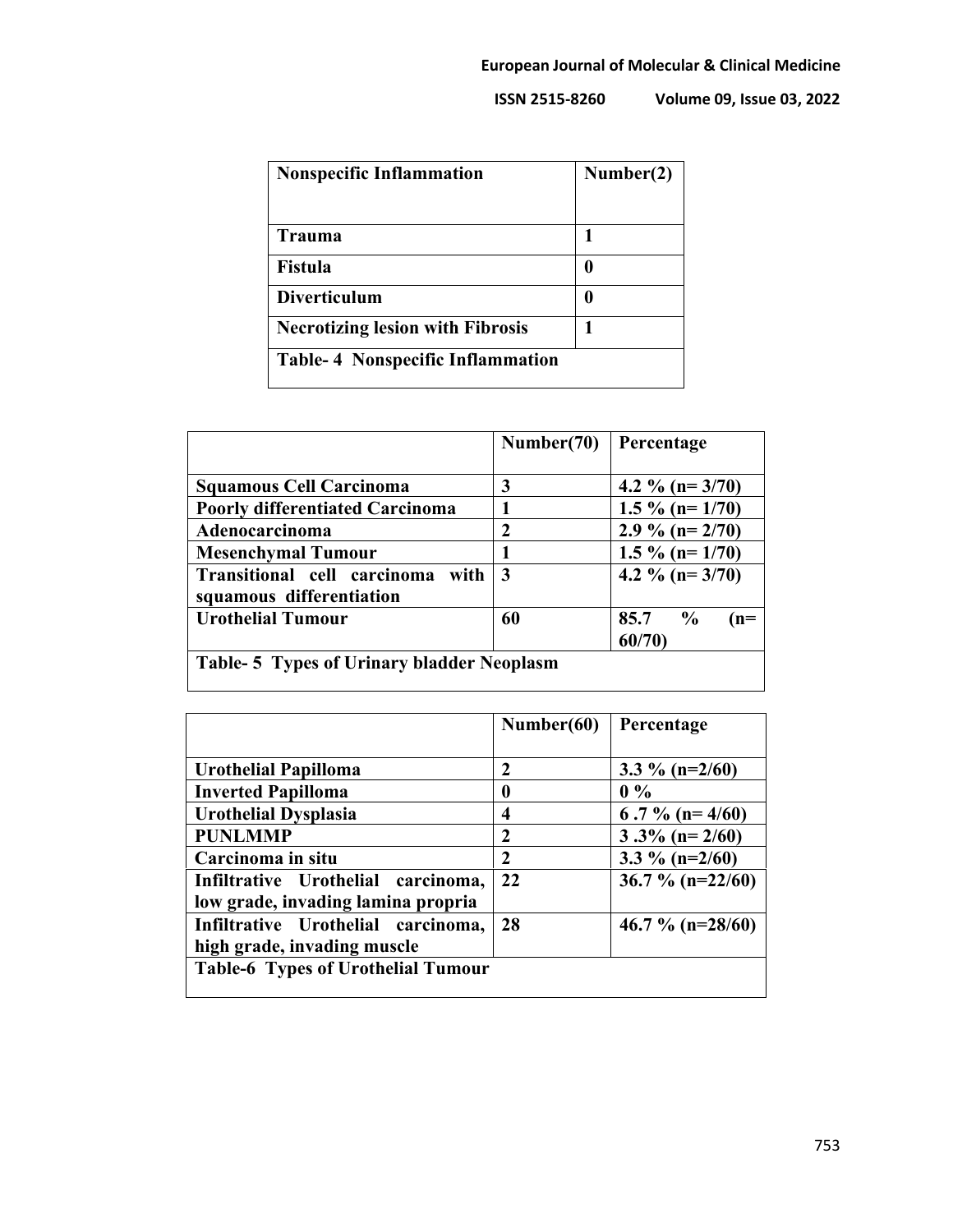

**Figure-1. H&E stain, 10x - Cystitis glandularis of urinary bladder when lumen acquaire glandular appearance.**



**Figure- 2. H&E stain, 10x - Cystitis cystica show invaginated urothelial nest with a central lumen lined by urothelial cells.**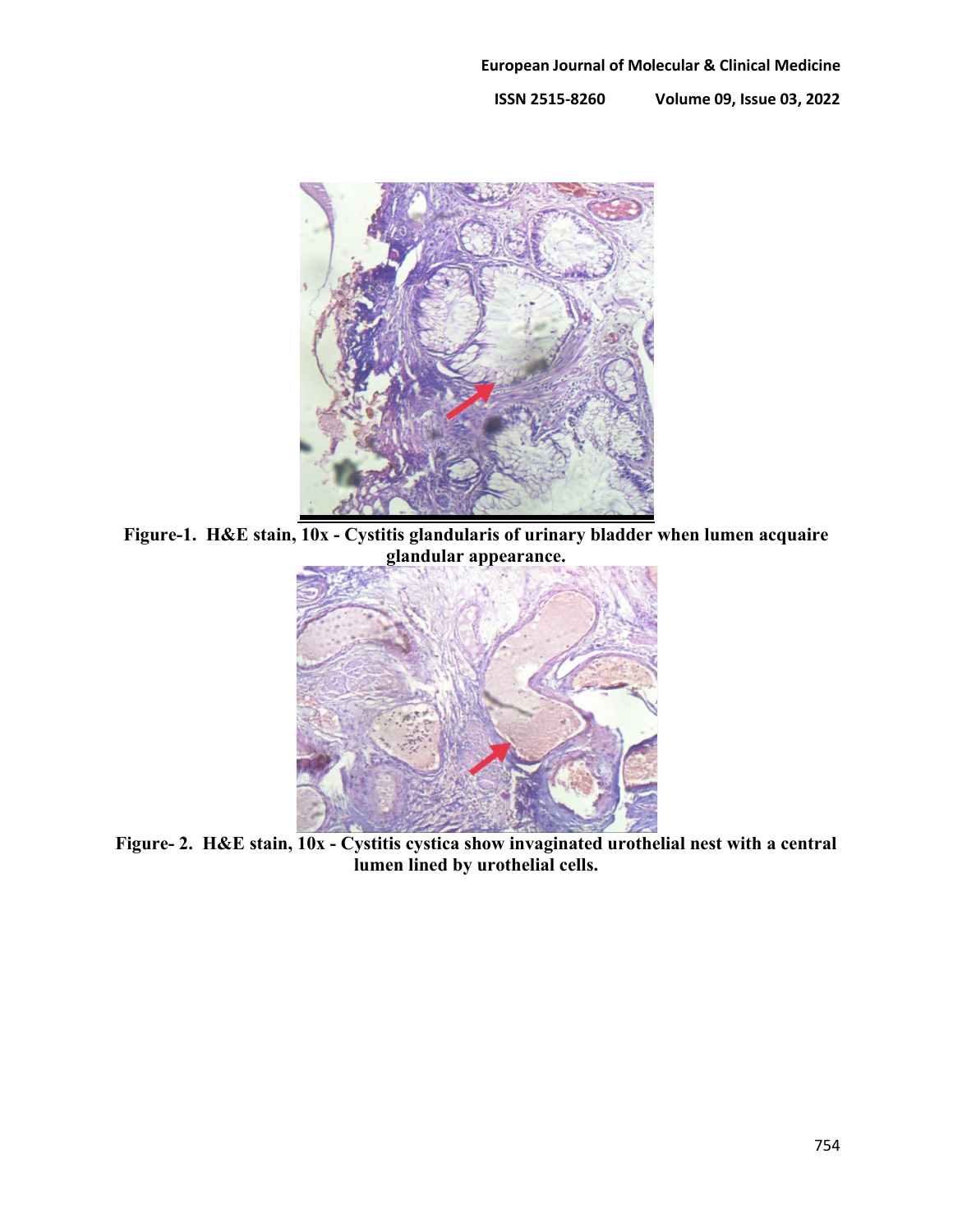#### **European Journal of Molecular & Clinical Medicine**



**Figure- 3. H&E stain, 4x - PULMP (Papillary neoplasm of low malignant potential) of urinary bladder.**



Figure- 4. H&E stain, 10x - PULMP (Papillary neoplasm of low malignant potential) of urinary bladder.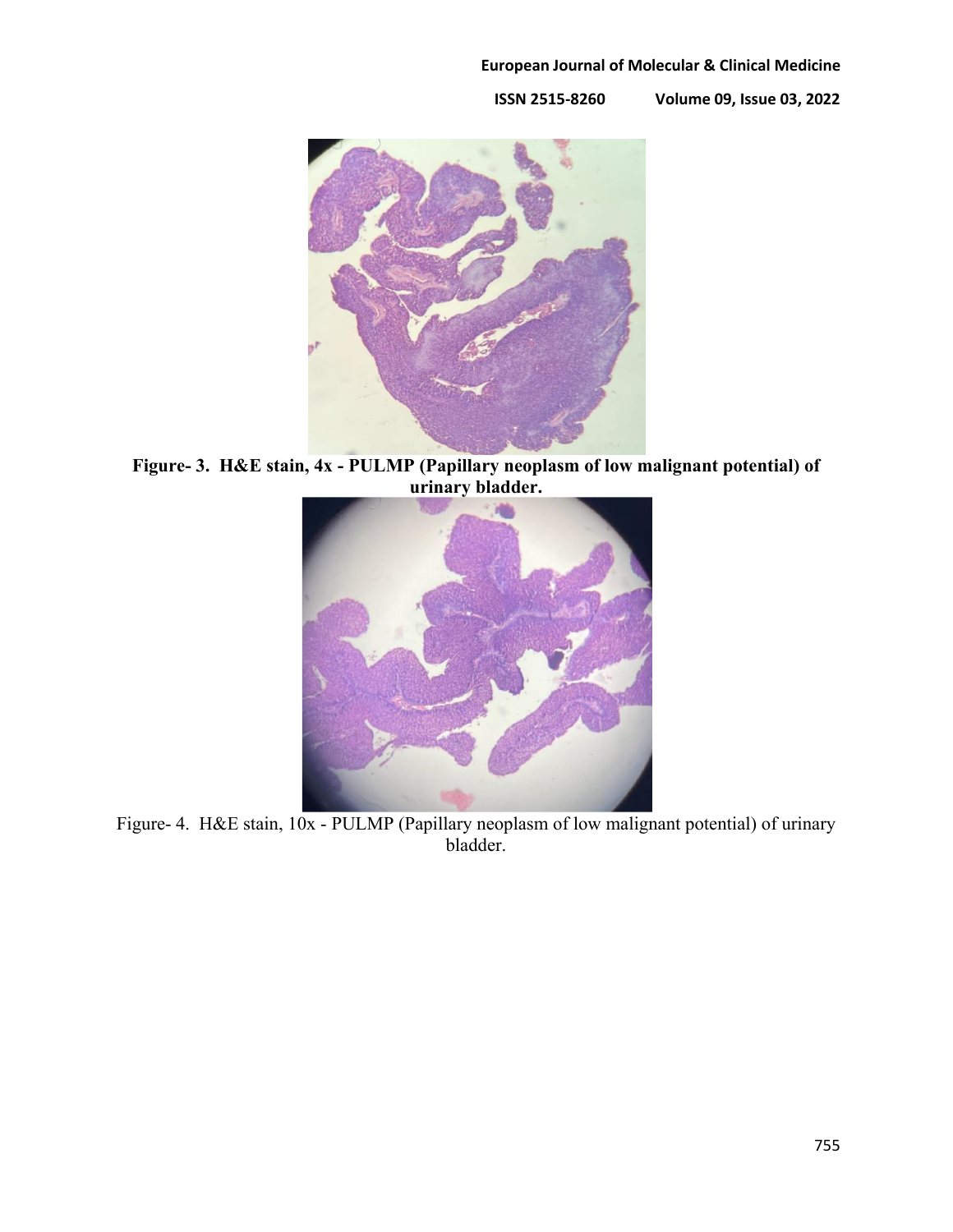#### **European Journal of Molecular & Clinical Medicine**



**Figure- 5. H&E stain, 40x - Low grade Transitinal cell carcinoma of urinary bladder.**



**Figure-6. H&E stain, 40x - High grade Transitinal cell carcinoma of urinary bladder.**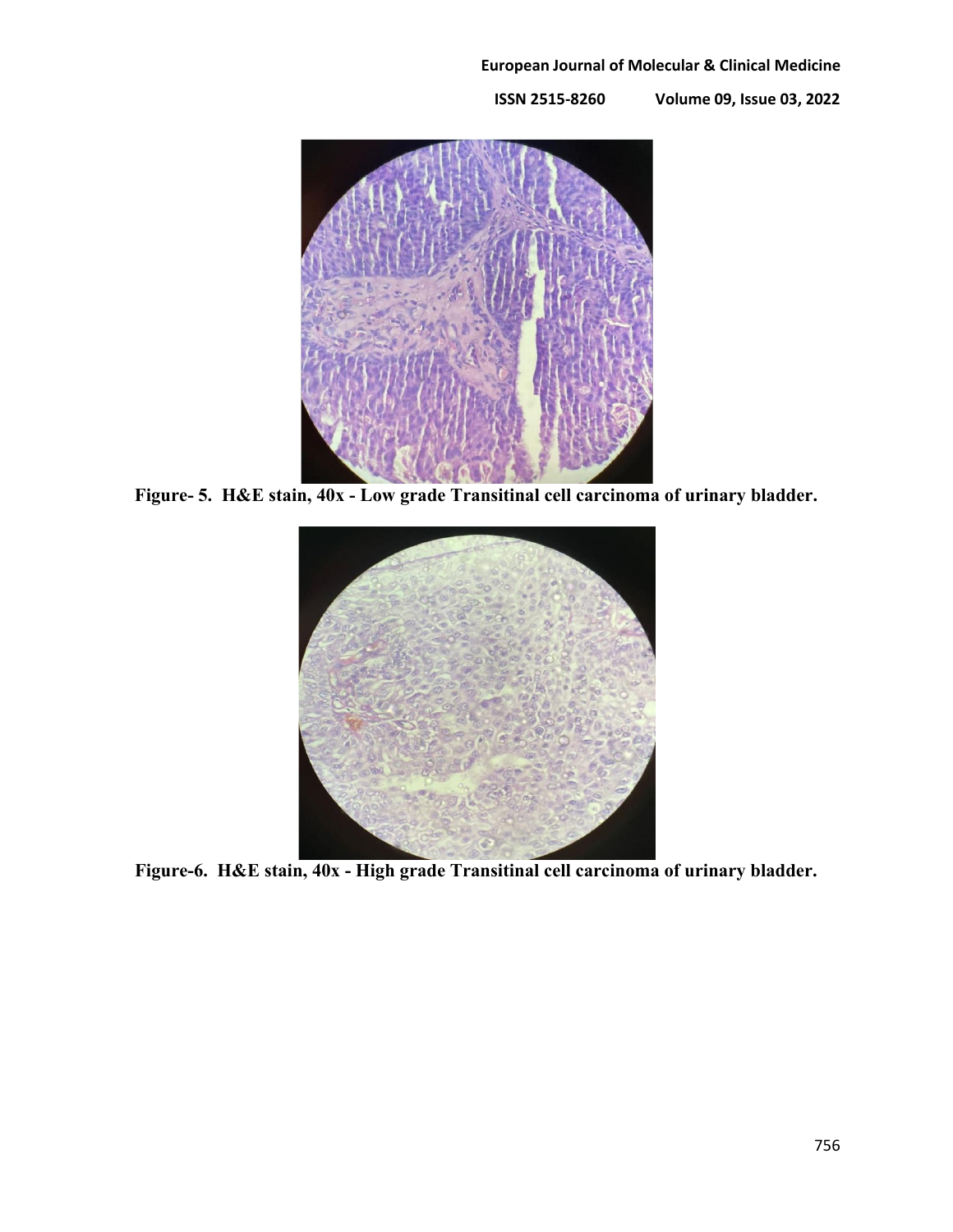#### **European Journal of Molecular & Clinical Medicine**

**ISSN 2515-8260 Volume 09, Issue 03, 2022**



**Figure-7. H&E stain, 40x - Squamous cell carcinoma of urinary bladder.**

#### **DISCUSSION**

The present study is done mainly to highlight the importance of histopathological examination in the diagnosis of bladder lesions. In recent days the diagnosis and monitoring of bladder lesions are made by combination of cystoscopy, histopathology and urine cytology<sup>9</sup>. All these diagnostic methods have their own limitations and cannot diagnose the presence of bladder tumors at every point of time<sup>10</sup>.

Bladder cancer is the commonest malignancy of the urinary tract. Its incidence is two times higher in men than in women. Similar findings were observed by Hsan et  $al<sup>11</sup>$ , Ploog et al <sup>12</sup>, Goyal et al  $^{13}$  and Vaidya et al  $^{14}$  but ratio was 4 to 5 times higher in males than in women.

Most common age group in the study was 61-70 years with around 36% cases (Table-1) which correlate with Vaidya et al<sup>14</sup> of 33.73 cases of 61-70 years. In this mean age of presentation was 52.2 years and in study by Matalka et al mean age of the patient was 60.6 years.

In our study, there is increased prevalence of invasive urothelial carcinoma than non invasive urothelial carcinoma which correlate with Anita et al <sup>15</sup> and Christopher et al<sup>16</sup>.

Carcinoma in situ is a neoplastic change of urothelium considered to be a high grade neoplasm and is an indicator of progression of urothelial neoplasm that requires specific treatment <sup>15</sup>. In this study, incidence of carcinoma in situ was 2%. In contrary the incidence was 0.62% in a study done by Vaidya et al. Out of all urothelial neoplasm in the present study, 22 cases were papillary carcinoma infiltrating into lamina propria and 28 cases (28%) were showing invasion into muscularis propria. Other authors like Laishram et  $al^{17}$  shows 15.38% of superficially invasive bladder carcinoma and 30.77% of muscle invasion bladder carcinoma in study. However, the risk of disease progression does not solely depend on growth pattern and histological grade of tumor. It also depends on various other factors such as size, multifocality, time of recurrence, prior intravesical therapy. Much of the controversies regarding grading will be solved by use of ancillary techniques like immunohistochemistry (IHC) or molecular assay.